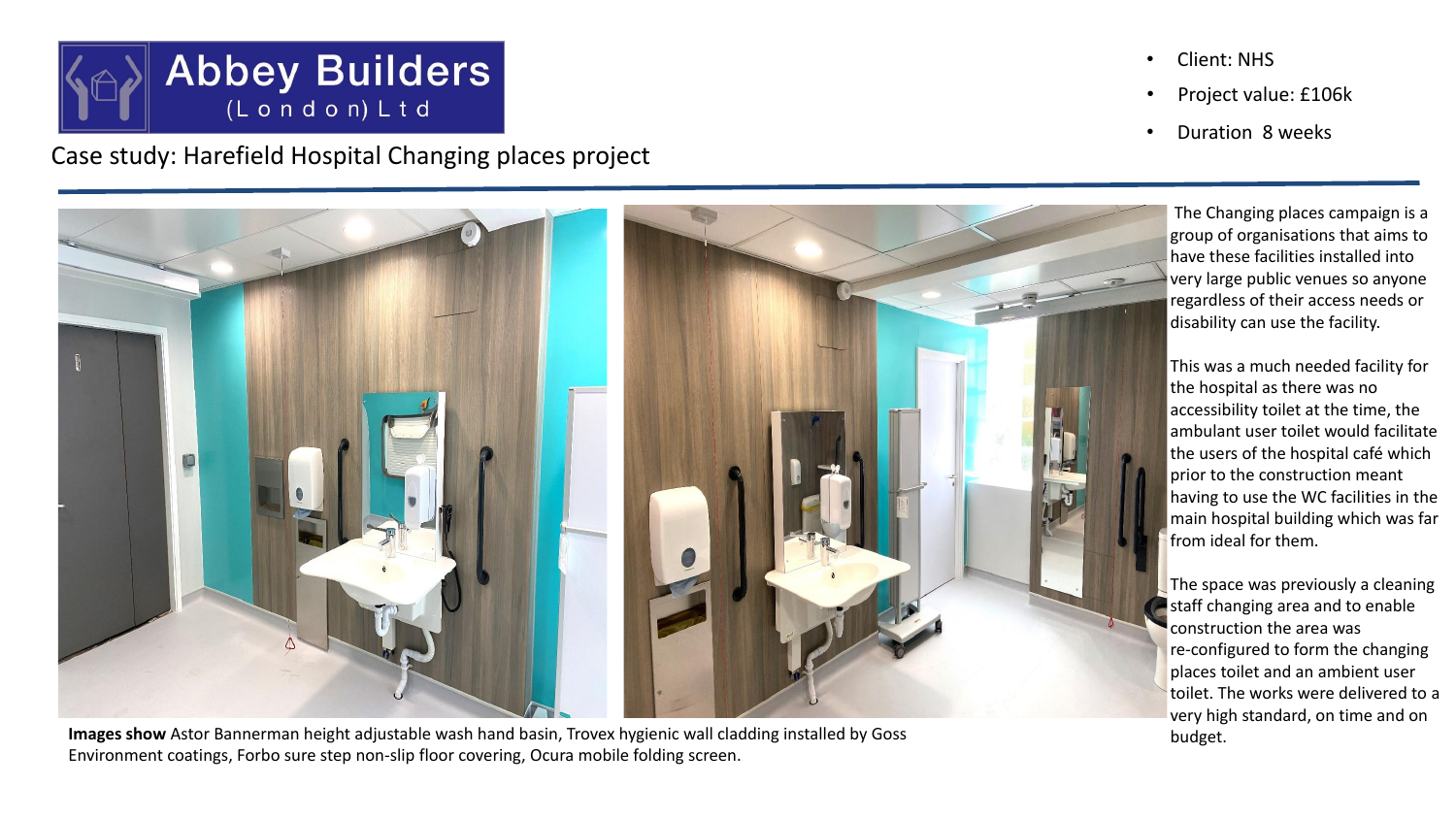

**Images show,** Astor Bannerman height adjustable changing bench, level access shower area with mixer shower, Arjo Maxi Sky ECS hoist, raised height WC suite with Hewi grab rails and drop down rails supplied by Neville Lumb.